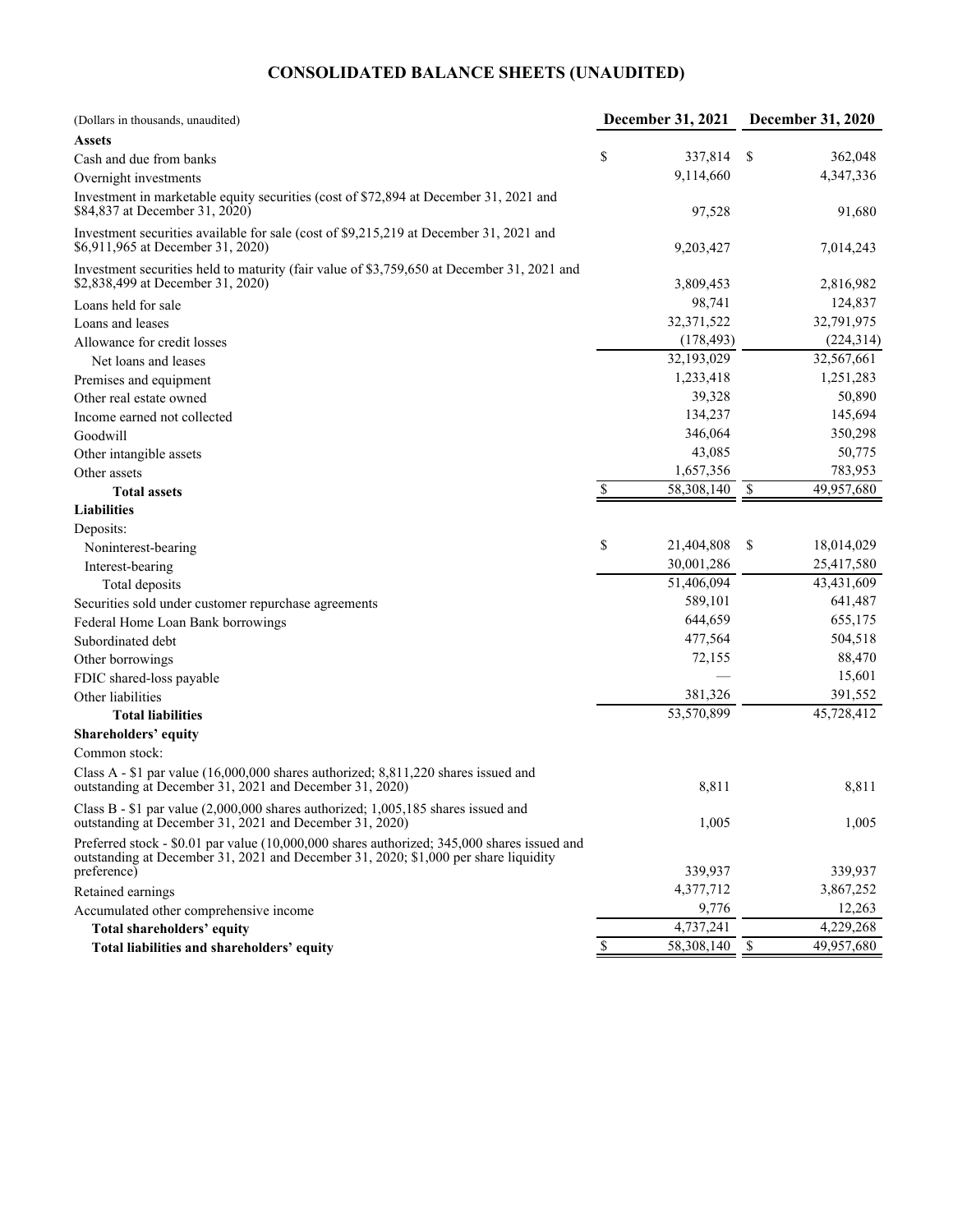### **CONSOLIDATED STATEMENTS OF INCOME (UNAUDITED)**

|                                                          | Three months ended        |              |             | <b>Twelve months ended</b> |              |               |              |              |             |              |
|----------------------------------------------------------|---------------------------|--------------|-------------|----------------------------|--------------|---------------|--------------|--------------|-------------|--------------|
|                                                          |                           | December 31, |             | September 30,              |              | December 31,  |              | December 31, |             | December 31, |
| (Dollars in thousands, except per share data, unaudited) |                           | 2021         |             | 2021                       |              | 2020          |              | 2021         |             | 2020         |
| <b>Interest income</b>                                   |                           |              |             |                            |              |               |              |              |             |              |
| Loans and leases                                         | \$                        | 328,288      | S           | 319,214                    | -S           | 344,691       | \$           | 1,294,813    | \$          | 1,332,720    |
| Investment securities interest and dividend              |                           | 39,670       |             | 39,246                     |              | 31,166        |              | 145,200      |             | 144,459      |
| Overnight investments                                    |                           | 4,049        |             | 3,395                      |              | 1,019         |              | 10,997       |             | 6,847        |
| <b>Total interest income</b>                             |                           | 372,007      |             | 361,855                    |              | 376,876       |              | 1,451,010    |             | 1,484,026    |
| <b>Interest expense</b>                                  |                           |              |             |                            |              |               |              |              |             |              |
| Deposits                                                 |                           | 7,832        |             | 8,073                      |              | 11,057        |              | 33,240       |             | 66,635       |
| Securities sold under customer repurchase                |                           | 260          |             | 358                        |              | 374           |              | 1,312        |             | 1,610        |
| Federal Home Loan Bank borrowings                        |                           | 2,110        |             | 2,114                      |              | 2,151         |              | 8,410        |             | 9,763        |
| Subordinated debt                                        |                           | 4,166        |             | 4,174                      |              | 4,291         |              | 16,709       |             | 16,074       |
| Other borrowings                                         |                           | 237          |             | 249                        |              | 287           |              | 1,005        |             | 1,775        |
| <b>Total interest expense</b>                            |                           | 14,605       |             | 14,968                     |              | 18,160        |              | 60,676       |             | 95,857       |
| Net interest income                                      |                           | 357,402      |             | 346,887                    |              | 358,716       |              | 1,390,334    |             | 1,388,169    |
| Provision (credit) for credit losses                     |                           | (5, 138)     |             | (1,120)                    |              | 5,403         |              | (36, 835)    |             | 58,352       |
| Net interest income after provision for<br>credit losses |                           | 362,540      |             | 348,007                    |              | 353,313       |              | 1,427,169    |             | 1,329,817    |
| <b>Noninterest income</b>                                |                           |              |             |                            |              |               |              |              |             |              |
| Wealth management services                               |                           | 32,902       |             | 31,935                     |              | 27,624        |              | 128,788      |             | 102,776      |
| Service charges on deposit accounts                      |                           | 26,479       |             | 24,858                     |              | 22,886        |              | 94,756       |             | 87,662       |
| Cardholder services, net                                 |                           | 21,374       |             | 22,879                     |              | 18,788        |              | 86,684       |             | 74,291       |
| Other service charges and fees                           |                           | 9,270        |             | 9,205                      |              | 8,082         |              | 35,923       |             | 30,911       |
| Merchant services, net                                   |                           | 7,282        |             | 8,409                      |              | 6,108         |              | 33,140       |             | 24,122       |
| Mortgage income                                          |                           | 5,482        |             | 6,106                      |              | 11,451        |              | 30,508       |             | 39,592       |
| Insurance commissions                                    |                           | 3,854        |             | 4,000                      |              | 4,091         |              | 15,556       |             | 14,544       |
| ATM income                                               |                           | 1,468        |             | 1,481                      |              | 1,404         |              | 6,002        |             | 5,758        |
| Marketable equity securities gains, net                  |                           | 3,066        |             | 8,082                      |              | 18,934        |              | 34,081       |             | 29,395       |
| Realized gains on investment securities                  |                           |              |             |                            |              |               |              |              |             |              |
| available for sale, net                                  |                           |              |             | 3,350                      |              | 5,281         |              | 33,119       |             | 60,253       |
| Other                                                    |                           | 3,082        |             | 2,639                      |              | 2,116         |              | 9,445        |             | 7,446        |
| <b>Total noninterest income</b>                          |                           | 114,259      |             | 122,944                    |              | 126,765       |              | 508,002      |             | 476,750      |
| Noninterest expense                                      |                           |              |             |                            |              |               |              |              |             |              |
| Salaries and wages                                       |                           | 160,774      |             | 160,947                    |              | 150,835       |              | 623,194      |             | 590,020      |
| Employee benefits                                        |                           | 32,490       |             | 32,146                     |              | 31,581        |              | 135,659      |             | 132,244      |
| Occupancy expense                                        |                           | 29,897       |             | 29,101                     |              | 32,143        |              | 117,180      |             | 117,169      |
| Equipment expense                                        |                           | 30,237       |             | 30,229                     |              | 29,481        |              | 119,171      |             | 115,535      |
| Processing fees paid to third parties                    |                           | 16,041       |             | 15,602                     |              | 12,306        |              | 59,743       |             | 44,791       |
| FDIC insurance expense                                   |                           | 3,871        |             | 3,661                      |              | 3,337         |              | 14,132       |             | 12,701       |
| Collection and foreclosure-related expenses              |                           | 2,235        |             | 836                        |              | 3,487         |              | 5,442        |             | 13,658       |
| Merger-related expenses                                  |                           | 9,862        |             | 7,013                      |              | 5,342         |              | 29,463       |             | 17,450       |
| Other                                                    |                           | 37,781       |             | 33,283                     |              | 36,861        |              | 129,526      |             | 145,117      |
| <b>Total noninterest expense</b>                         |                           | 323,188      |             | 312,818                    |              | 305,373       |              | 1,233,510    |             | 1,188,685    |
| Income before income taxes                               |                           | 153,611      |             | 158,133                    |              | 174,705       |              | 701,661      |             | 617,882      |
| Income taxes                                             |                           | 30,329       |             | 34,060                     |              | 36,621        |              | 154,202      |             | 126,159      |
| Net income                                               | $\boldsymbol{\mathsf{S}}$ | 123,282      | $\mathbb S$ | 124,073                    | $\mathbb{S}$ | 138,084       | $\mathbb S$  | 547,459      | $\mathbb S$ | 491,723      |
| Preferred stock dividends                                |                           | 4,636        |             | 4,636                      |              | 4,636         |              | 18,544       |             | 14,062       |
| Net income available to common<br>shareholders           | Y.                        | 118,646      | \$          | 119,437                    |              | -S<br>133,448 | \$           | 528,915      | \$          | 477,661      |
| Weighted average common shares                           |                           | 9,816,405    |             | 9,816,405                  |              | 9,816,405     |              | 9,816,405    |             | 10,056,654   |
| Earnings per common share                                | \$                        | 12.09        | \$          | 12.17                      |              | \$<br>13.59   | $\mathbb{S}$ | 53.88        | \$          | 47.50        |
| Dividends declared per common share                      |                           | 0.47         |             | 0.47                       |              | 0.47          |              | 1.88         |             | 1.67         |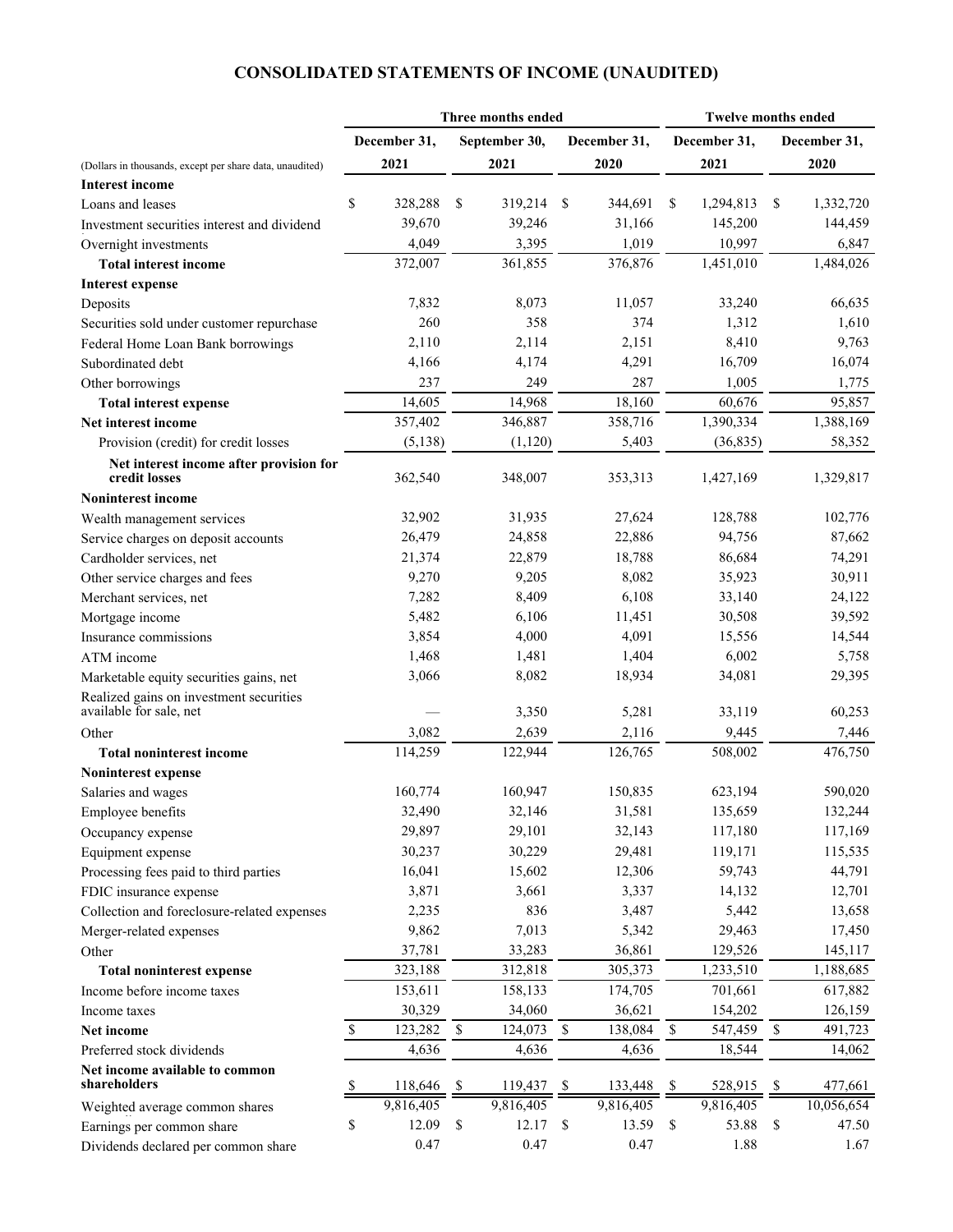# **SELECTED QUARTERLY RATIOS**

<span id="page-2-0"></span>

|                                       | Three months ended |        |   |                           |                          |          |  |  |  |  |
|---------------------------------------|--------------------|--------|---|---------------------------|--------------------------|----------|--|--|--|--|
|                                       | December 31, 2021  |        |   | <b>September 30, 2021</b> | <b>December 31, 2020</b> |          |  |  |  |  |
| <b>SELECTED RATIOS</b> <sup>(1)</sup> |                    |        |   |                           |                          |          |  |  |  |  |
| Book value per share at period-end    | \$                 | 447.95 | S | 432.07                    | S                        | 396.21   |  |  |  |  |
| Annualized return on average assets   |                    | 0.84%  |   | $0.88 \%$                 |                          | $1.11\%$ |  |  |  |  |
| Annualized return on average equity   |                    | 10.96  |   | 11.29                     |                          | 14.02    |  |  |  |  |
| Total risk-based capital ratio        |                    | 14.35  |   | 14.30                     |                          | 13.81    |  |  |  |  |
| Tier 1 risk-based capital ratio       |                    | 12.47  |   | 12.32                     |                          | 11.63    |  |  |  |  |
| Common equity Tier 1 ratio            |                    | 11.50  |   | 11.34                     |                          | 10.61    |  |  |  |  |
| Tier 1 leverage capital ratio         |                    | 7.59   |   | 7.68                      |                          | 7.86     |  |  |  |  |

(1) Capital ratios are preliminary

.

### **ALLOWANCE FOR CREDIT LOSSES AND ASSET QUALITY DISCLOSURES**

|                                                                                        | Three months ended |                   |              |                    |                                             |            |  |
|----------------------------------------------------------------------------------------|--------------------|-------------------|--------------|--------------------|---------------------------------------------|------------|--|
| (Dollars in thousands, unaudited)                                                      |                    | December 31, 2021 |              | September 30, 2021 | December 31, 2020                           |            |  |
| <b>ALLOWANCE FOR CREDIT LOSSES<sup>(1)</sup></b>                                       |                    |                   |              |                    |                                             |            |  |
| ACL at beginning of period                                                             | $\mathbb{S}$       | 183,194           | \$           | 189,094            | \$                                          | 223,936    |  |
| Provision for credit losses                                                            |                    | (5, 138)          |              | (1,120)            |                                             | 5,403      |  |
| Net charge-offs of loans and leases:                                                   |                    |                   |              |                    |                                             |            |  |
| Charge-offs                                                                            |                    | (8,258)           |              | (11,074)           |                                             | (9,848)    |  |
| Recoveries                                                                             |                    | 8,695             |              | 6,293              |                                             | 4,823      |  |
| Net charge-offs of loans and leases                                                    |                    | 437               |              | (4,781)            |                                             | (5,025)    |  |
| ACL at end of period                                                                   | $\mathbb{S}$       | 178,493           | $\mathbb{S}$ | 183,193            | $\mathbb S$                                 | 224,314    |  |
| ACL at end of period allocated to:                                                     |                    |                   |              |                    |                                             |            |  |
| <b>PCD</b>                                                                             | \$                 | 14,802            | \$           | 18,438             | \$                                          | 23,987     |  |
| Non-PCD                                                                                |                    | 163,691           |              | 164,756            |                                             | 200,327    |  |
| ACL at end of period                                                                   | \$                 | 178,493           | \$           | 183,194            | $\mathbb{S}% _{n}^{X\rightarrow\mathbb{R}}$ | 224,314    |  |
| Reserve for unfunded commitments                                                       | \$                 | 11,815            | \$           | 11,472             | \$                                          | 12,814     |  |
| <b>SELECTED LOAN DATA</b>                                                              |                    |                   |              |                    |                                             |            |  |
| Average loans and leases:                                                              |                    |                   |              |                    |                                             |            |  |
| PCD                                                                                    | $\mathbb{S}$       | 356,997           | \$           | 384,673            | $\mathbb{S}$                                | 479,302    |  |
| Non-PCD                                                                                |                    | 32,030,717        |              | 32,222,960         |                                             | 32,374,204 |  |
| Loans and leases at period-end:                                                        |                    |                   |              |                    |                                             |            |  |
| PCD                                                                                    |                    | 337,624           |              | 373,255            |                                             | 462,882    |  |
| Non-PCD                                                                                |                    | 32,033,898        |              | 32,142,934         |                                             | 32,329,093 |  |
| <b>RISK ELEMENTS</b>                                                                   |                    |                   |              |                    |                                             |            |  |
| Nonaccrual loans and leases                                                            | $\mathbb{S}$       | 120,306           | \$           | 163,775            | \$                                          | 191,483    |  |
| Other real estate owned                                                                |                    | 39,328            |              | 40,649             |                                             | 50,890     |  |
| Total nonperforming assets                                                             | \$                 | 159,634           | \$           | 204,424            | \$                                          | 242,373    |  |
| Accruing loans and leases 90 days or more past due                                     | $\mathbf{\hat{S}}$ | 6,925             | \$           | 5,614              | $\mathbb{S}$                                | 5,862      |  |
| <b>RATIOS</b>                                                                          |                    |                   |              |                    |                                             |            |  |
| Net charge-offs (annualized) to average loans and leases                               |                    |                   | (0.01)%      |                    |                                             | $0.06 \%$  |  |
| ACL to total loans and leases <sup>(2)</sup> :                                         |                    |                   |              |                    |                                             |            |  |
| PCD                                                                                    |                    | 4.38              |              | 4.94               |                                             | 5.18       |  |
| Non-PCD                                                                                |                    | 0.51              |              | 0.51               |                                             | 0.62       |  |
| Total                                                                                  |                    | 0.55              |              | 0.56               |                                             | 0.68       |  |
| Ratio of total nonperforming assets to total loans, leases and other real estate owned |                    | 0.49              |              | 0.63               |                                             | 0.74       |  |

 $^{(1)}$ BancShares recorded no ACL on investment securities as of December 31, 2021, September 30, 2021, or December 31, 2020.

(2) Loans originated in relation to the SBA-PPP do not have a recorded ACL. As of December 31, 2021, the ratio of ACL to total Non-PCD loans excluding SBA-PPP loans was 0.52% while the ratio of ACL to total loans excluding SBA-PPP loans was 0.56%. As of December 31, 2020, the ratio of ACL to total Non-PCD loans excluding SBA-PPP loans was 0.67% while the ratio of ACL to total loans excluding SBA-PPP loans was 0.74%.